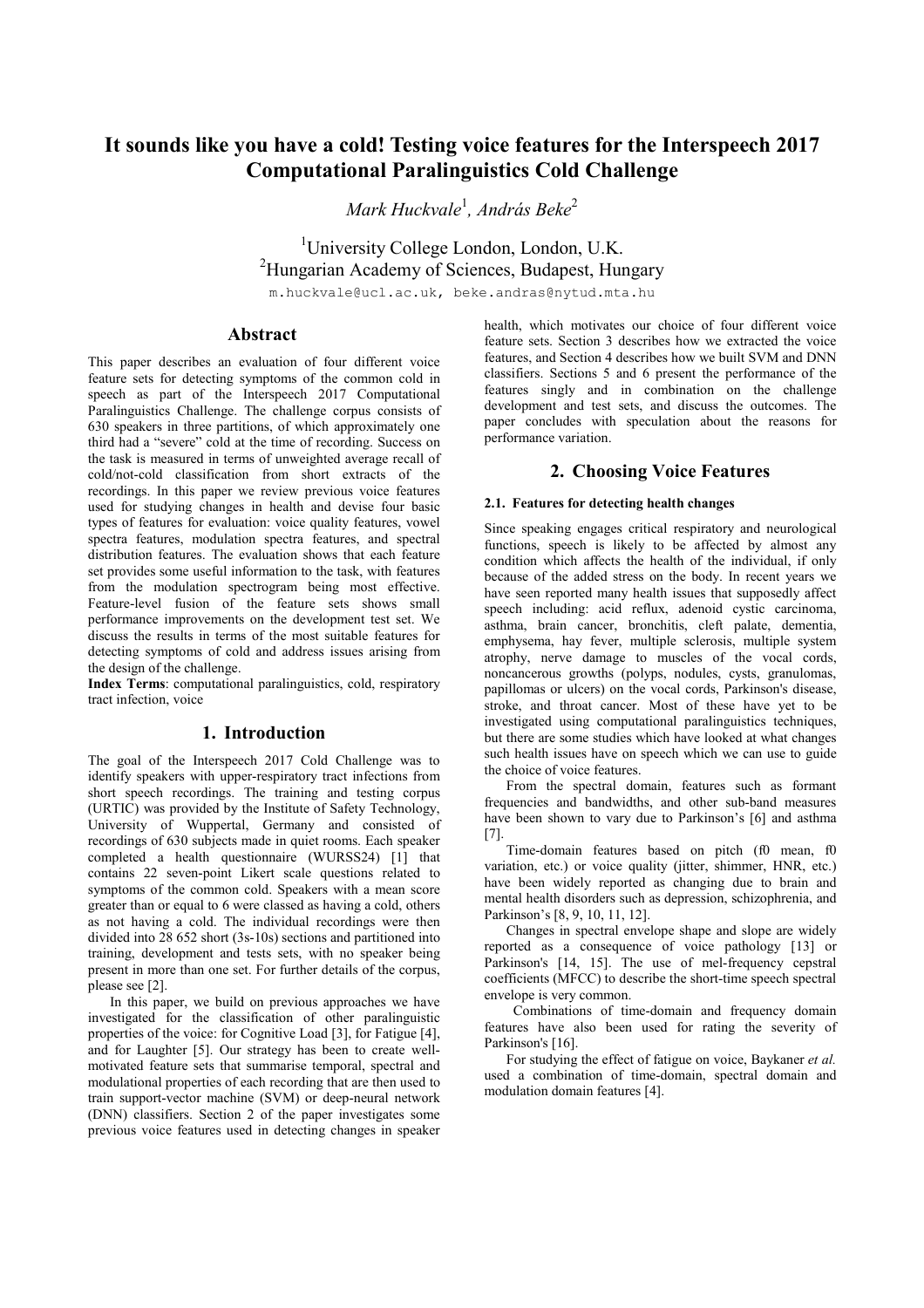# **2.2. Features for detecting common cold**

The common cold has a number of physiological effects which may have some effect on the voice. Commonly reported symptoms include: cough, hoarseness, sore throat, nasal obstruction, sneezing, nasal leakage and nasal stuffiness [17]. However studies show a great deal of variability in how the common cold affects individuals. Some of this variability is to do with differences between the viruses causing the disease, some to do with the fact that the frequency of symptoms changes as the disease progresses within an individual and some to do with differences in the resilience of individuals themselves [17].

In trying to detect presence of the common cold from the voice, there are few studies that can be called on for advice. Those that exist seem to be related to issues of whether speaker recognition systems are affected by having a cold. For example Tull and Rutledge [18] looked at the effect of common cold symptoms on the vowel formant frequencies of 10 speakers. They saw reductions in formant frequencies in the cold voice. In a separate investigation Tull *et al.* [19] looked at the effect of cold symptoms on cepstral coefficients from digit recordings. They showed that the differences between normal and cold speech were mainly in the lower coefficients c2 and c3.

A few studies parallel the cold challenge task. Barry *et al.* [20] used MFCC and LPCC features and a neural network classifier to identify the presence of coughs. For the same application, Matos *et al.* [21] used MFCC features and HMM modelling. Larson *et al.* [22] used PCA features constructed from an FFT spectrogram together with a random forest classifier to identify coughs in speech samples.

The cold challenge baseline feature set is based on the OpenSMILE features [23] which includes a wide variety of temporal and spectral measures together with functionals that summarise these parameters over each sample.

#### **2.3. Choosing Voice Features**

In this study, we chose to evaluate four sets of features which broadly relate to the types of features found in previous studies on health and cold detection from speech:

- a) **Voice Quality features** based on variations in the periodic temporal structure of the speech signal, such as pitch, irregularity, breathiness and effectiveness. These features are motivated by expected changes in larynx operation with symptoms of cold.
- b) **Vowel Spectral features** based on differences in the resonance characteristics of sonorant sounds. These features are motivated by expected changes in vocal tract shape, use or obstruction of the nasal cavities caused by cold symptoms.
- c) **Spectral Modulation features** based on changes in the character of amplitude modulations in different frequency bands. These features are motivated by expected changes in the effectiveness of glottal excitation to cause modulations at different frequencies, changes in vocal tract damping, and changes to articulatory quality and speaking rate. These changes might occur over a wide range of modulation frequencies.
- d) **Distribution of Spectral Envelope features** based on changes to the probability distribution of spectral envelopes. These features are motivated by expected changes in the relative frequency of sound elements in the

recordings, these might include the loss of nasal segments or added sounds such as sniffs, coughs & groans.

# **3. Extraction of Voice Features**

### **3.1. Voice Quality Features (VOI)**

To characterize voice quality, we combined a number of features generated by a mixture of existing toolkits. The occurrence of creaky voice was measured using the Voice Analysis Toolkit [24]. The Peak Slope measure [25] calculated from a wavelet-based decomposition of the speech signal into octave bands was used to differentiate breathy and tense voice qualities. To these features we added the following parameters: time domain features of zero-crossing rate, energy, and entropy of energy; and spectral domain features of spectral centroid, spectral entropy, spectral flux, spectral rolloff, MFCCs, harmonicity, pitch, and a chroma vector (12 dimensional representation of the spectral energy). These short-time measurements were then summarised for each recording using functionals of mean, standard deviation, skewness, and kurtosis to derive a feature vector of 156 values.

#### **3.2. Vowel Spectral Features (VOW)**

To extract vowel spectra, the signals were first processed by a German phone recognizer (MAUS [26]) to identify the vocalic regions. 12 MFCC coefficients plus energy, deltas and deltadeltas were then extracted over each vowel segment. The distribution of the MFCC coefficients across the vocalic segments in each recording was then described by 4 functional parameters: mean, standard deviation, skewness and kurtosis to generate a 156 feature vector.

#### **3.3. Spectral Modulation Features (MOD)**

The modulation spectrogram is calculated from 18 thirdoctave sub-bands of the signal. The signal is passed through a filterbank of 4th order Butterworth filters between 125Hz and 6350Hz. The normalized absolute amplitude is then taken in each channel and the modulation spectrum calculated as an average of a series of FFTs applied to 500ms Hammingwindowed sections of the envelope overlapped by 250ms. The modulation amplitudes are then log compressed and modulation frequencies up to 500Hz preserved, see Figure 1.



Figure 1 Modulation Spectrogram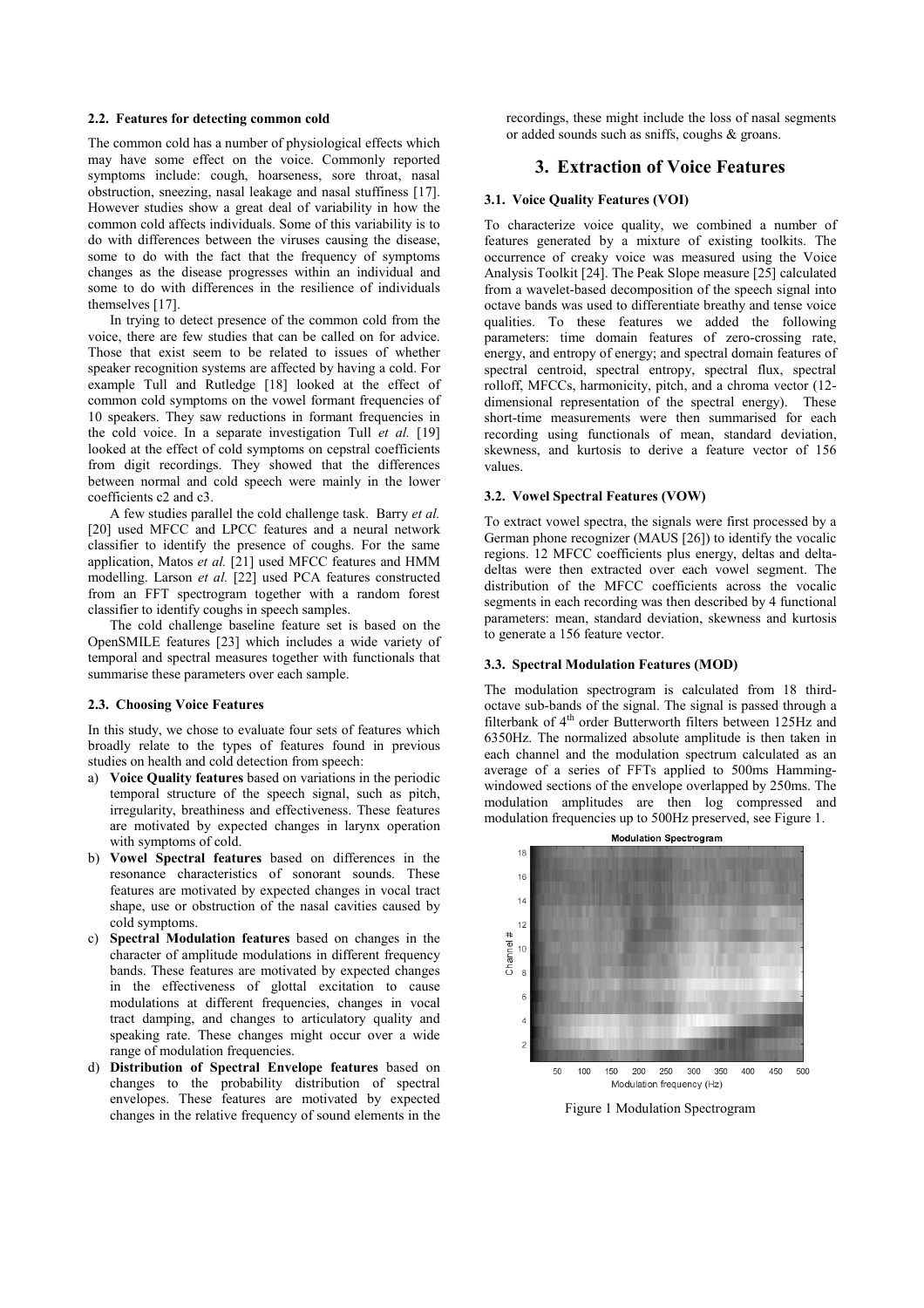The modulation spectrogram in the modulation frequency range of 0-500Hz is then compressed by taking the first 16 coefficients of the Discrete Cosine Transform for each channel, to generate an 18x16=288 feature vector. The effect of the data reduction can be seen in the reconstructed modulation spectrogram in Figure 2.

Figure 2 DCT Coded Modulation Spectrogram



**3.4. Distribution of Spectral Envelope features (GPPS)** 

To capture differences in the recordings as to the relative frequency of spectral events, MFCC parameters were first extracted for each recording. These consisted of 19 coefficients plus energy and their deltas computed every 10ms. These were then mean and variance normalised per recording. A universal background model (UBM) was then constructed from the whole training set using a GMM with 512 mixtures. To extract a feature vector from each recording, the posterior probabilities of the 512 mixtures are computed from the occupancy counts of the UBM. This vector then reflects the relative frequency of 512 spectral "events" in the signals, in an analogous fashion perhaps to the "bag of audio words" used in the challenge baseline system [2].

# **4. Classifier construction**

### **4.1. Normalisation**

Our previous computational paralinguistics studies have shown the importance of feature normalisation to aid learning [3, 4]. Without normalisation, learning may be affected by large differences in dynamic range across features, poor distributional properties or outlier values. In this study we compared three types of normalisation:

- a) Uniform normalisation: where all features are linearly scaled to the range 0-1. A possible problem with this approach is that a few outliers can significantly affect the mapping.
- b) Z-score normalisation: where every feature value is measured as a distance from the mean of all feature values in units of standard deviation. This reduces the effects of outliers on the normalisation mapping.
- c) Gaussianisation: where the rank of each feature value among a sorted list of available feature values is used to extract quantiles from the cumulative normal distribution [27]. This enforces a Gaussian distribution on every

feature, while losing information about their absolute values.

#### **4.2. Sample Balancing**

The cold challenge corpus is unusual in a number of respects: (i) only a minority of speakers (one third) had symptoms of a severe cold at the time of recording, (ii) more extracts were chosen from non-cold subjects, so that the number of audio samples of speakers with cold was only  $\sim$ 18% in the training and development sets; and (iii) speakers were not repeated across training, development and test sets. We foresaw that these issues may cause problems for training an effective cold classifier, since the classifier may become too dependent on the majority (non-cold) class, or may learn properties of cold that were too specific to the speakers in the training set (at worst, the classifier may just become a speaker recognizer for those speakers in the training set that have a cold).

To address these problems we investigated the synthetic generation of new training samples from the minority class. The idea was (i) to balance the number of non-cold and cold samples, and (ii) to create "new" cold speakers from mixtures of old speakers. In this study we looked at three approaches:

- a) Unbalanced: no change to the training samples.
- b) SMOTE balanced: synthesis of new samples of the cold class using the SMOTE procedure [28] in which each new sample is computed as an admixture of two randomly chosen samples from the minority class.
- c) ADASYN balanced: synthesis of new samples of the cold class using the ADASYN procedure [29]. In this procedure new minority samples are only generated in the area of the vector space where the density of minority class vectors is low. To measure the neighbourhood density of any vector a k-nearest neighbour measure is used based on Euclidean distances.

# **4.3. SVM Classifier**

The LIBLINEAR package [30] was used to train and test SVM classifiers. Feature vector normalisation of uniform, zscore and gaussianisation was explored. Balancing was chosen from Unbalanced, SMOTE balanced and ADASYN balanced. Variations in the "complexity" parameter C were explored in powers-of-ten steps from 1e-6 to 10. A linear regression fit was used to obtain posterior probabilities.

#### **4.4. Neural network classifier**

The Microsoft Cognitive Toolkit CNTK [31] was used to train and test deep neural network classifiers. Feature vector normalisation of uniform, z-score and gaussianisation was explored. Balancing was chosen from Unbalanced, SMOTE balanced and ADASYN balanced. Network nodes types of Sigmoid, Tanh and Rectified Linear were explored. Networks had 1, 2 or 3 hidden layers, of 25, 50 or 100 nodes in each layer. The output layer had two SoftMax nodes to represent class probabilities. A learning rate of 0.5 stepping down to a rate of 0.1 over 30 learning epochs was used in all tests, with a stochastic gradient descent learning algorithm on a cross entropy measure applied in mini-batches of 100.

#### **4.5. Performance measurement**

The challenge performance measure is unweighted average recall (UAR), that is the labelling accuracy assuming not-cold and cold detection as equally important. To calculate UAR for our systems, we applied the classifier trained on the training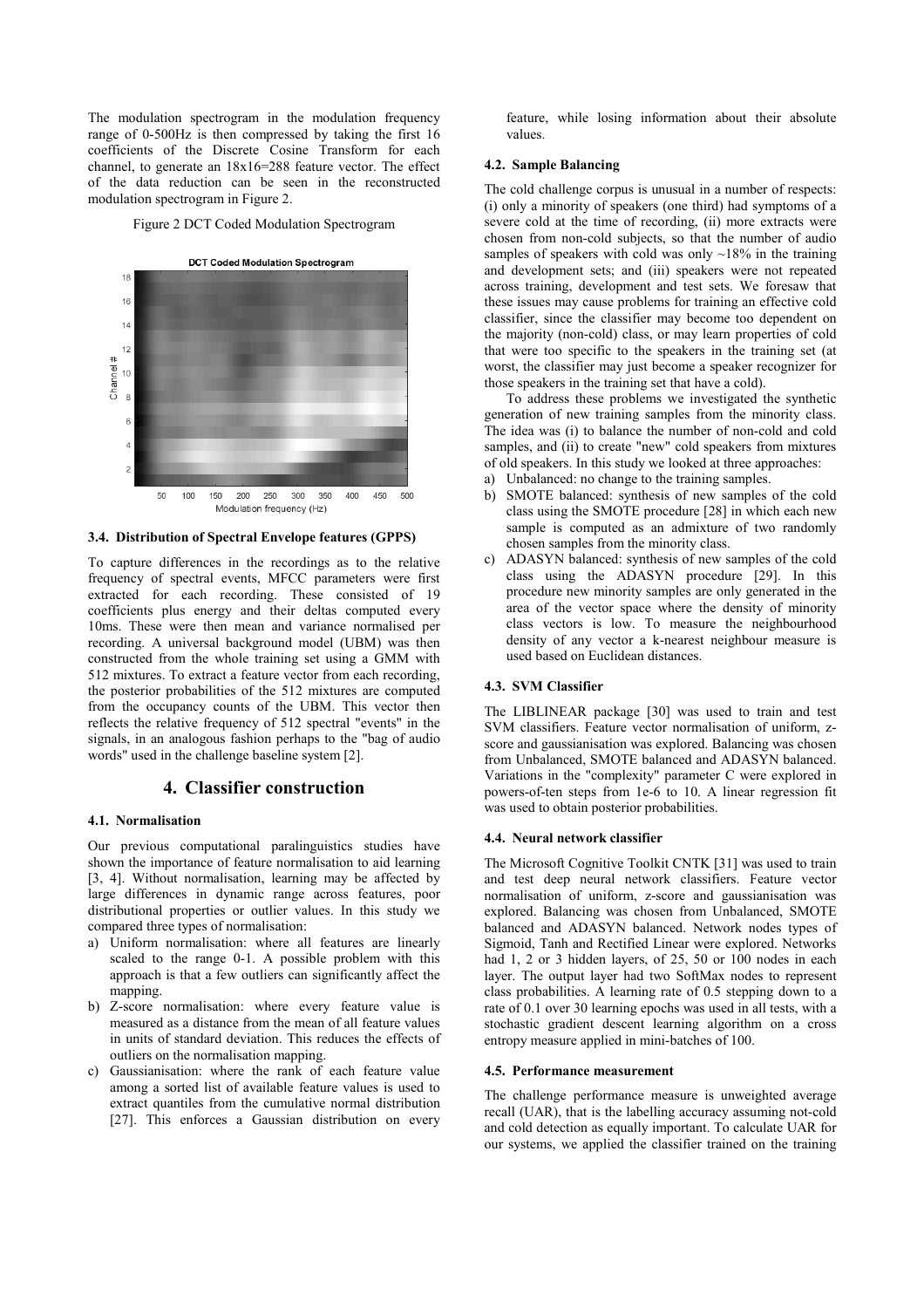set to the development set obtaining a list of posterior probabilities for the cold class for each sample. Using the correct labelling a threshold value was then chosen to find a probability value such that the proportion of cold samples labelled as non-cold was approximately similar to the proportion of non-cold samples labelled as cold. This is the equal-error rate threshold.

# **5. Results**

#### **5.1. Development Set**

Since our main objective in this study was to explore the difference between feature sets for the detection of symptoms of cold in the voice, we report below the performance of the best system configurations only.

| <b>Feature</b> set        |       | <b>Best SVM</b> Best DNN |
|---------------------------|-------|--------------------------|
| <b>OpenSMILE Baseline</b> | 64.00 |                          |
| <b>VOI</b>                | 66.34 | 65.58                    |
| <b>VOW</b>                | 66.47 | 65.48                    |
| <b>MOD</b>                | 67.95 | 67.95                    |
| <b>GPPS</b>               | 66.07 | 65.58                    |
| <b>VOI+VOWEL</b>          | 68.37 | 66.59                    |
| VOI+MOD                   | 64.88 | 68.13                    |
| VOI+GPPS                  | 67.34 | 67.32                    |
| VOW+MOD                   | 67.05 | 70.02                    |
| VOW+GPPS                  | 69.03 | 69.11                    |
| <b>MOD+GPPS</b>           | 67.36 | 70.97                    |

Table 1 Best development set performance (UAR%)

The best single feature set using the SVM classifier was MOD with z-score normalisation, ADAS balancing and C=0.1. The best single feature set using the DNN classifier was also MOD with z-score normalisation, using sigmoid nodes in 100:100:100 layers, but no balancing.

 The best feature fusion using the SVM was VOW+GPPS with z-score normalisation, no balancing and C=1e-6. The best feature fusion using the DNN was MOD+GPPS with z-score normalisation, rectified linear nodes in 100:100:100 layers and no balancing.

## **5.2. Test Set**

To build a system for evaluation on the test set, the system that performed best on the development set was retrained using the whole training and development sets as training data, and with the same set of configuration and learning parameters. Test set performance of the system that performed best on the development set is shown in Table 2, together with the best performing single classifier reported in the baseline

Table 2 Test Set Performance

| System                                  | UAR %           |
|-----------------------------------------|-----------------|
| <b>Baseline:</b>                        | 70 <sub>2</sub> |
| $SVM + OpenSMILE$ features              |                 |
| Best performing development set system: | 62.1            |
| $DNN + MOD + GPPS$ features             |                 |

Although our best system considerably outperformed the baseline on the development set, performance is considerably worse on the test set. This may be due to some over-fitting of the best system to the development set, extreme sensitivity of the system to the choice of configuration parameters or some other discrepancy between audio samples in the corpus partitions.

# **6. Discussion**

The outcomes of our evaluation are as follows. In terms of normalisation strategy, only small effects were seen, but overall z-score normalisation did provide the best UAR scores on this task.

 In terms of balancing, we found little evidence that SMOTE or ADASYN balancing improved the UAR scores. In some configurations we saw that balancing even had adverse effects on the ability of the classifiers to learn the task.

 In terms of choice of classifier, the two classifiers obtained rather similar performance for the different voice features.

 In terms of classifier configuration, good performance was obtained on occasions with a wide range of SVM complexity parameters, although performance could vary by as much as  $\pm$ 5% for one training set across complexity settings. The same behaviour could be found for network configurations, with both Sigmoid and Rectified Linear units giving good performance on different training sets, but with a considerable range of performance figures over different network configurations. Overall the implication is that this task is very sensitive to system configuration, which may explain poor test set performance.

 In terms of the best features sets, while all four proposed feature sets performed better than the baseline OpenSMILE feature set on the development set, the modulation spectrogram features were the best single set. This may be because this set captures voice changes at both high and low modulation frequencies, relevant to the symptoms of cold affecting excitation, resonance and rhythm of the speech.

# **7. Conclusions**

The 2017 Computational Paralinguistics Cold challenge was particularly difficult for a number of reasons. The fact that the training set was based on a large number (10 000) of extracts from a few (210) speakers of which only a minority had a cold made the training of a classifier sensitive to cold rather than to speaker difficult. Since we have already noted that the symptoms of cold vary considerably across virus, individual and time [17], it is likely that even the speakers in the training set with a cold do not form a homogeneous group. The task would have been much easier if longer segments of speech were available, if duplicate recordings of the same speaker were marked, or if recordings of the same speakers with and without cold were available. In the last case, it would have allowed the training of a joint factor model to separate out the effects of cold from the effects of speaker identity, much as the same approach is used in speaker recognition to separate out effects of channel [32].

### **8. Acknowledgements**

The work conducted here was supported in part by a European Space Agency grant: Embedded Psychological Support Integrated for Long duration missions – EPSILON, (phase 1 - VULCAN). Thanks to the organisers of the Interspeech 2017 Computational Paralinguistics Challenge for making this study possible.